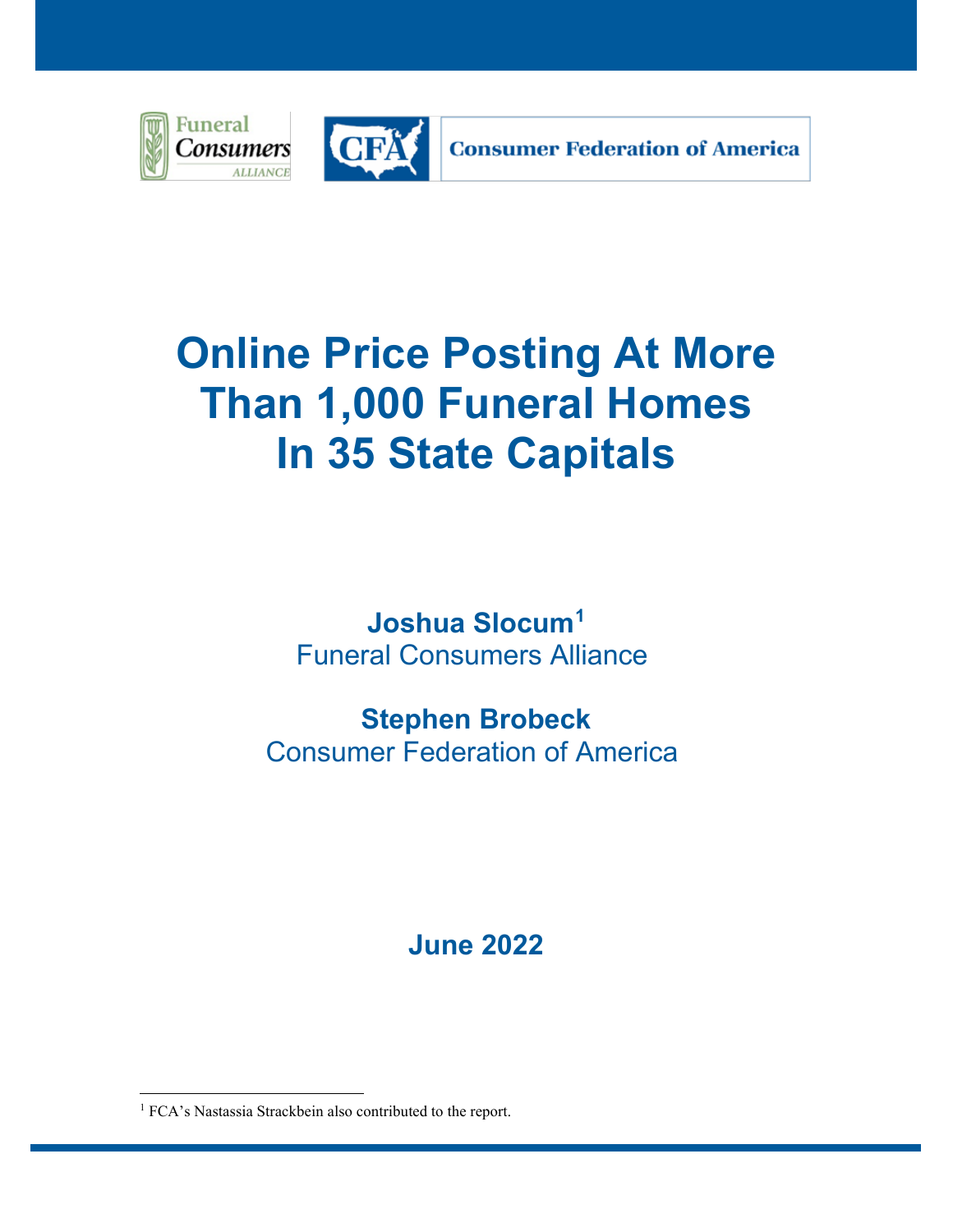#### **Introduction**

The Federal Trade Commission (FTC) is now considering whether to update its [Funeral Rule.](https://www.ftc.gov/news-events/topics/truth-advertising/funeral-rule) This pro-consumer regulation, first issued in 1984, includes a requirement that funeral homes maintain General Price Lists (GPLs) and hand them to prospective customers whenever a funeral arrangements discussion begins. These price lists, as the industry now acknowledges, reduce deception and fraud and provide important information to customers who infrequently purchase relatively expensive funeral goods and services, often under adverse conditions.<sup>[2](#page-1-0)</sup> However, the value of this information is greatly limited by the fact that consumers can obtain it only by physically visiting funeral homes. $3$ 

Unless funeral price lists are posted online, those outside the industry cannot practically obtain information about the prices at all funeral homes in a market, except in very small ones. It is too difficult to visit a wide variety of homes to pick up the lists, especially when those collecting the information are located in a different area. Consumers, especially out-of-town family members, cannot be expected to do so, and third-party aggregators of this information – consumer groups, reporters, researchers, and other consumer information providers – even find this requirement onerous.<sup>[4](#page-1-2)</sup> Without online price posting, funeral prices may appear to be transparent but in reality are not. Contrary to one of the FTC's stated purposes of the Rule, it does not "ensure that consumers have access to sufficient information to permit them to make informed decisions about which goods and services they wish to purchase."<sup>[5](#page-1-3)</sup>

 A recent nationwide survey documented the fact that consumers are engaging in little comparison price shopping for funeral services. The Consumer Federation of America (CFA) commissioned a nationwide consumer survey by Ipsos, an international research and marketing firm, about funeral home prices. Ipsos surveyed 2,009 representative Americans online in May 2022. Its researchers asked respondents: "If you have ever helped plan a funeral, to the best of your recollection, did you visit funeral homes to collect their price lists?" Of the 2009 respondents, 1,116 said that they had helped plan a funeral. Among this group, 38.6 percent said they "didn't remember seeing a price list at any funeral home," and 41.4 percent said they "visited only one home to obtain their price list." Only one-fifth (20.0%) said they had visited more than one funeral home to obtain their price list, with a large majority of this group saying they had visited only two or three.

<span id="page-1-0"></span><sup>&</sup>lt;sup>2</sup> The June 15, 2020 comment of Service Corporation International (SCI) to the Federal Trade Commission stated that "the current requirements of the Funeral Rule are working to protect consumers from unfair and deceptive acts and/or practices that would violate Section 5 of the FTC Act" and requested no weakening of the Rule. SCI owns more than 1,900 U.S. funeral homes.

<span id="page-1-1"></span> $3$  The Funeral Rule also requires funeral homes to give price quotes by phone, but consumers cannot obtain by phone the full price information and consumer rights disclosures that appear on the General Price List.

<span id="page-1-2"></span><sup>4</sup> In 2018, the Consumer Federation of America spent 15 hours over a two-day period trying to pick up price lists from some 60 Baltimore (MD) funeral homes. These lists could have been downloaded from websites in less than an hour.

<span id="page-1-3"></span><sup>5</sup> Trade Regulation Rule, Funeral Industry Practices, 47 Federal Regulation 42260 (1982).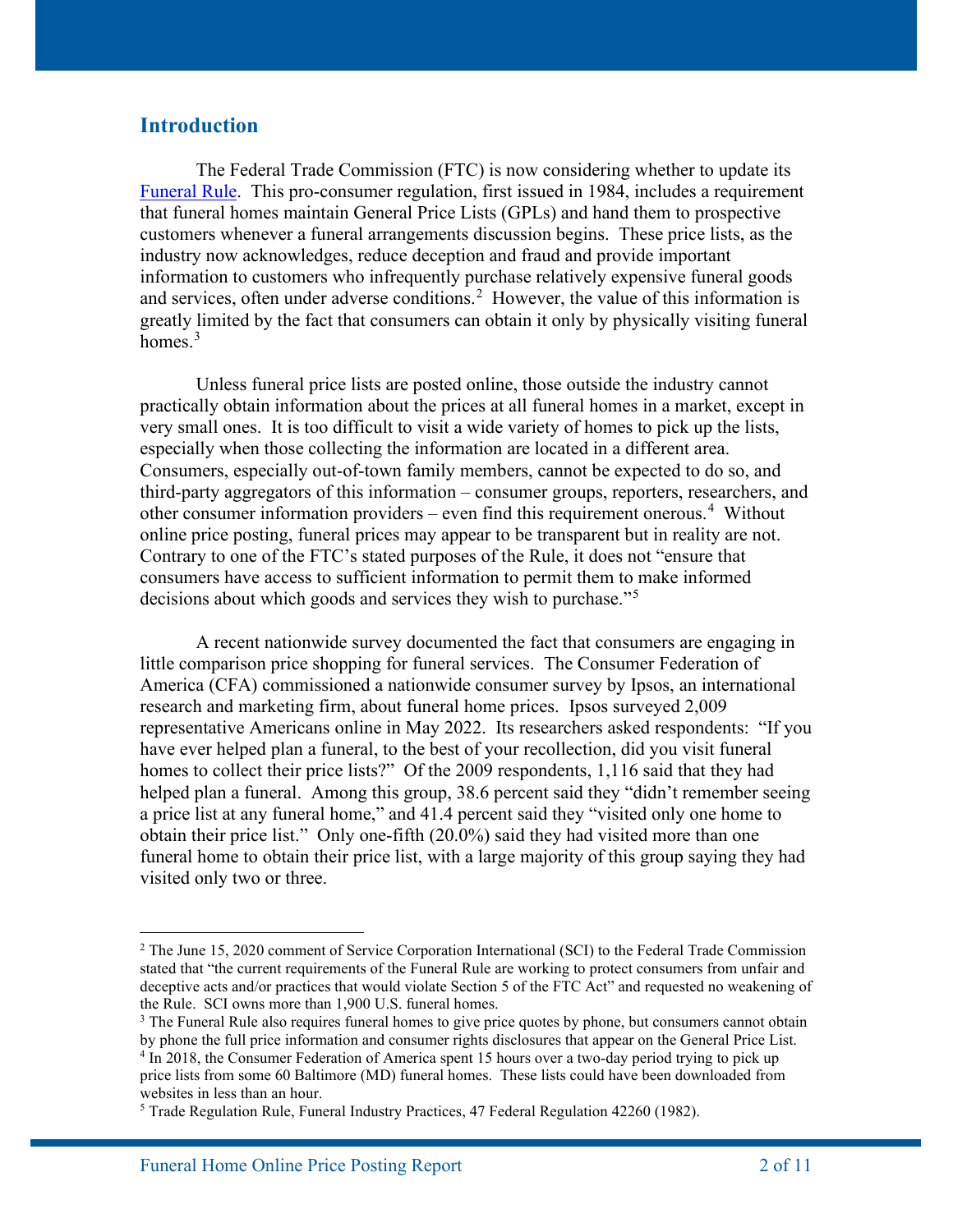It is very easy and inexpensive for funeral homes with websites to post existing price lists online so that they can be easily accessed by consumers and by third-party consumer information providers. When California required its funeral homes to post prices online, to our knowledge none of them objected that it was difficult or costly to do so.<sup>[6](#page-2-0)</sup> Posting prices, then, reveals whether a funeral home wishes to facilitate consumers knowing the price of their funeral services and allowing a comparison of those prices with the services of other funeral providers.

To better understand the willingness of funeral homes to make this information easily accessible to consumers, in April and May 2022, CFA and the Funeral Consumers Alliance (FCA) surveyed more than 1,000 funeral homes nationwide to learn whether they posted online the price lists that the FTC requires they maintain. This report discusses the method, findings, and implications of the survey. These findings provide evidence that a large majority of funeral homes make it inconvenient for consumers to learn product prices. The findings also emphasize the importance of the FTC updating its Funeral Rule to require online price posting.

#### **Survey Method and Findings**

In 2017, FCA and CFA surveyed online price disclosures at funeral homes in or near 25 state capital cities.<sup>[7](#page-2-1)</sup> The survey found that 16 percent of 193 homes with active websites posted a general price list on their website. Nearly five years later, we decided to expand the sample to include an additional ten cities, most of them relatively large, and to include from each city all those funeral homes listed in a Google search. Some of these homes were 30 to 40 miles from city centers, which ensured that our sample included not just city and suburban funeral homes but also those in contiguous rural areas.

If funeral homes used a distinct name, even if they were part of a larger network, we counted them as a separate unit in our sample. For instance, we treated the 102 funeral homes that are part of the Dignity Memorial network as separate homes. On the other hand, we treated funeral homes bearing the same core name as one unit in our sample, even if they had different identified locations. For example, we considered a Richardson Lakeview, Richardson Downtown, and Richardson West Side to be just one funeral home in our sample (if they shared the same website).

As the table below indicates, 18 percent of the 1046 funeral homes in our sample posted general price lists on their websites (these price-posting funeral homes are listed in the appendix to this report). The percentage of online posters among the 193 homes in the 2017 survey has increased since then. For these 193 homes, the percentage that

<span id="page-2-0"></span> $6$  The California law contains a loophole that allows funeral homes, as an alternative to posting their price list, to list their services along with a statement that a GPL is "available on request." The minority of funeral homes that chose this option spent more time and expense creating this page than they would if they had simply posted a PDF of their price list.

<span id="page-2-1"></span><sup>7</sup> Joshua Slocum, Stephen Brobeck, A Needle in a Haystack: Finding Funeral Prices Online in 26 State Capitals (Funeral Consumers Alliance, Consumer Federation of America, January 2018).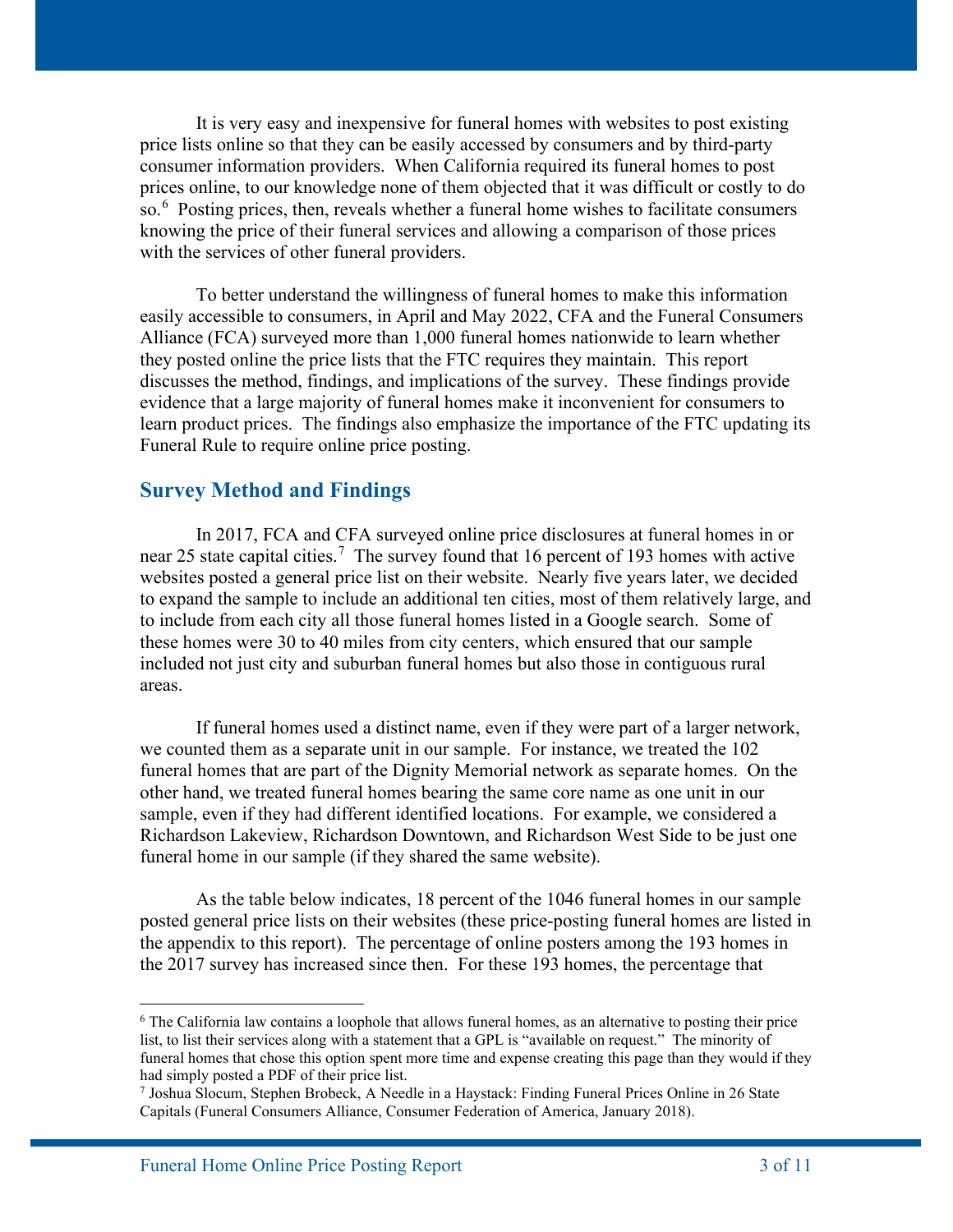posted prices online increased from 16 percent to 24 percent.<sup>[8](#page-3-0)</sup> This increase may largely reflect greater consumer and media focus on the issue together with heightened FTC concern about industry price competition, the subject of its 2020 request for public comment.

| <b>City</b>        | <b>Total</b> | <b>Number</b>  |            |
|--------------------|--------------|----------------|------------|
|                    | Number*      | <b>Posting</b> | Percentage |
| Albany, NY         | 53           | 5              | 9.4        |
| Atlanta, GA        | 85           | 5              | 5.9        |
| Augusta, ME        | 9            | $\mathbf{1}$   | 11.1       |
| Austin, TX         | 32           | 9              | 28.1       |
| Baton Rouge, LA    | 35           | 4              | 14.3       |
| Bismarck, ND       | 7            | 0              | 0.0        |
| Boise, ID          | 27           | 7              | 25.9       |
| Boston, MA         | 123          | 12             | 9.8        |
| Charleston, WV     | 25           | 4              | 16.0       |
| Cheyenne, WY       | 3            | 0              | 0.0        |
| Columbus, OH       | 59           | 8              | 13.6       |
| Concord, NH        | 19           | 5              | 26.3       |
| Denver, CO         | 62           | 15             | 24.2       |
| Des Moines, IA     | 20           | 2              | 10.0       |
| Dover, DE          | 12           | 0              | 0.0        |
| Frankfurt, KY      | 9            | 0              | 0.0        |
| Harrisburg, PA     | 31           | 5              | 16.1       |
| Helena, MT         | 4            | 3              | 75.0       |
| Jackson, MS        | 22           | 1              | 4.5        |
| Jefferson City, MO | 9            | 0              | 0.0        |
| Lansing, MI        | 9            | $\overline{2}$ | 22.2       |
| Montpellier, VT    | 3            | 1              | 33.3       |
| Nashville, TN      | 60           | 9              | 15.0       |
| Olympia, WA        | 6            | 3              | 50.0       |
| Phoenix, AZ        | 69           | 14             | 20.3       |
| Pierre, SD         | 2            | 0              | 0.0        |
| Raleigh, NC        | 46           | 1              | 2.2        |
| Sacramento, CA     | 45           | 31             | 69.9       |
| Salem, OR          | 14           | 4              | 28.6       |

## **Table 1: Funeral Homes in Cities Posting Price Lists**

<span id="page-3-0"></span><sup>8</sup> In 2017, thirty of 193 funeral homes posted a full GPL (16%). In 2022, 46 of these funeral homes posted a GPL (24%).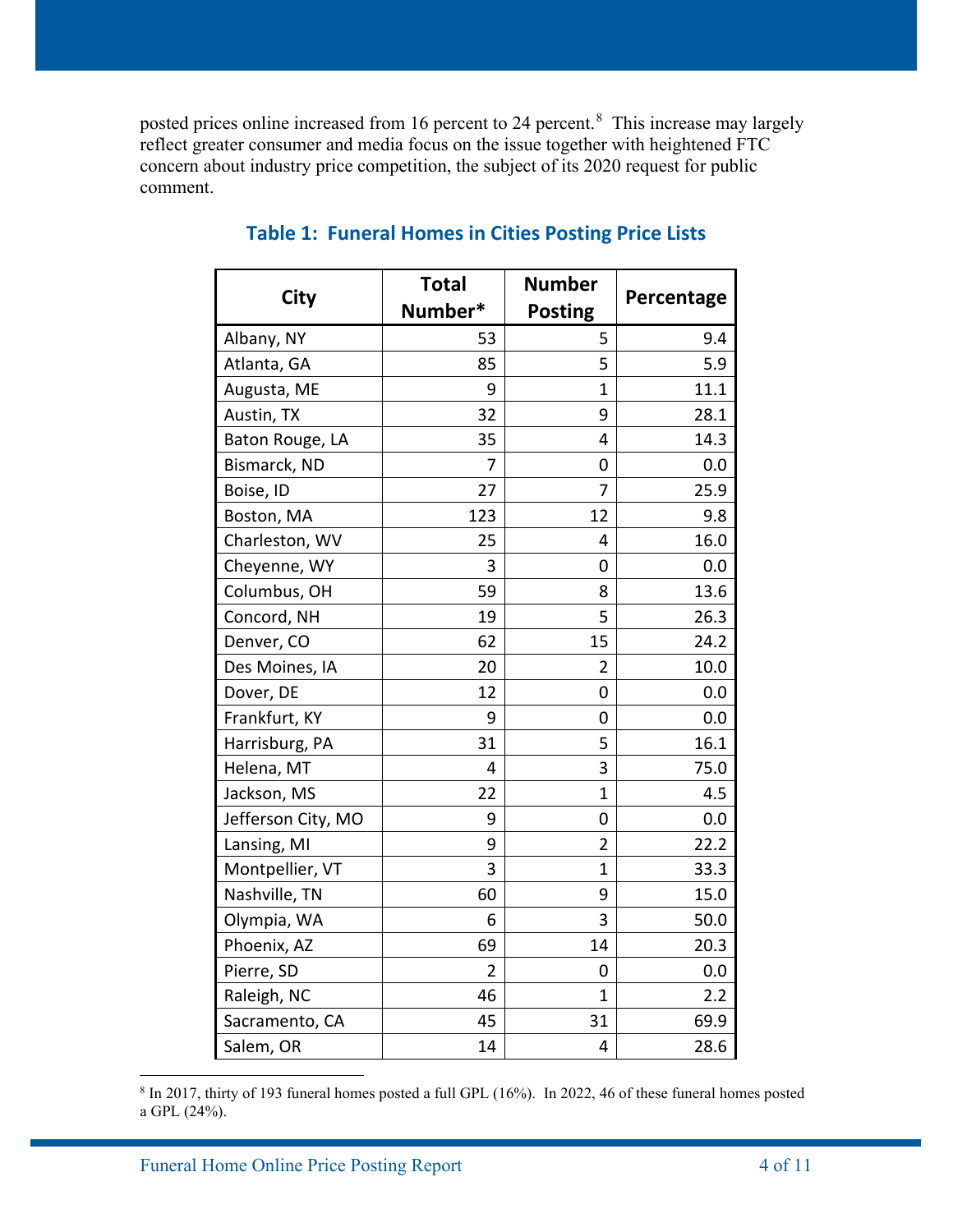| Salt Lake City, UT | 27   | 5   | 18.5  |
|--------------------|------|-----|-------|
| Santa Fe, NM       |      |     | 0.0   |
| Springfield, IL    | 18   |     | 27.8  |
| Tallahassee, TN    | 12   | 2   | 16.6  |
| Topeka, KS         | 14   | 6   | 42.9  |
| Washington, DC     | 68   | 22  | 32.4  |
| <b>Total</b>       | 1046 | 191 | 18.3% |

\*Funeral homes with websites.

With one exception, there seems to be no easy explanation for differences in the disclosure rate among cities. No state except California requires price posting, and its legislation contains a loophole that was used by 30 percent of the funeral homes in the Sacramento area. $9$  We examined several factors that might make a difference  $$ population size, education level of population, and the ratio of funeral homes to population – but the only factor somewhat correlated with online price disclosure rates was geographic. One can observe a trend toward higher disclosure rates as one moves west. Nine of the 16 cities (56%) west of the Mississippi River, but only five of 19 cities (36%) east of the river, had disclosure rates 20 percent or higher. In the Mountain and Pacific states, seven of ten state capitals (70%) had disclosure rates of at least 20 percent. This pattern could reflect factors such as differences in population mobility, growth, and age of funeral establishments. It is possible that funeral homes in areas with younger populations and more dynamic economies are more receptive to posting prices online.

The one factor that explains why a number of funeral homes do not post prices online is affiliation with Dignity Memorial, which is part of Service Corporation International (SCI), a company overseeing about ten percent of the 19,000 funeral homes in the country. All of the more than 1,900 Dignity Memorial "locations" use the same basic website, and none of them, at least none of the several hundred we have researched over the past decade, disclose prices on their websites. All of these homes, though, do include a section on "funeral, cremation, and cemetery costs" that lists all of the services associated with funerals and cremations and average national costs for each. Past research by FCA and CFA suggests that Dignity Memorial homes tend to charge higher prices than do other funeral homes, which may help explain why they refuse to post prices online. [10](#page-4-1)

Might the 102 Dignity Memorial funeral homes in our sample have influenced any of the remaining 752 non-posting funeral homes in our sample? Possibly, but apparently not to a great extent. In Sacramento, for example, all six Dignity Memorial homes resorted to the legal loophole that allows them to avoid posting prices. But only eight of the remaining 39 area funeral homes chose not to post, and a number of the 31 who did post noted this posting on the home page of their websites. In Phoenix, where

 $9$  See note 5.

<span id="page-4-1"></span><span id="page-4-0"></span> $10$  Joshua Slocum, Death with Dignity? A Report on SCI/Dignity Memorial High Prices and Refusal to Disclose These Prices (Funeral Consumers Alliance, Consumer Federation of America, March 2017).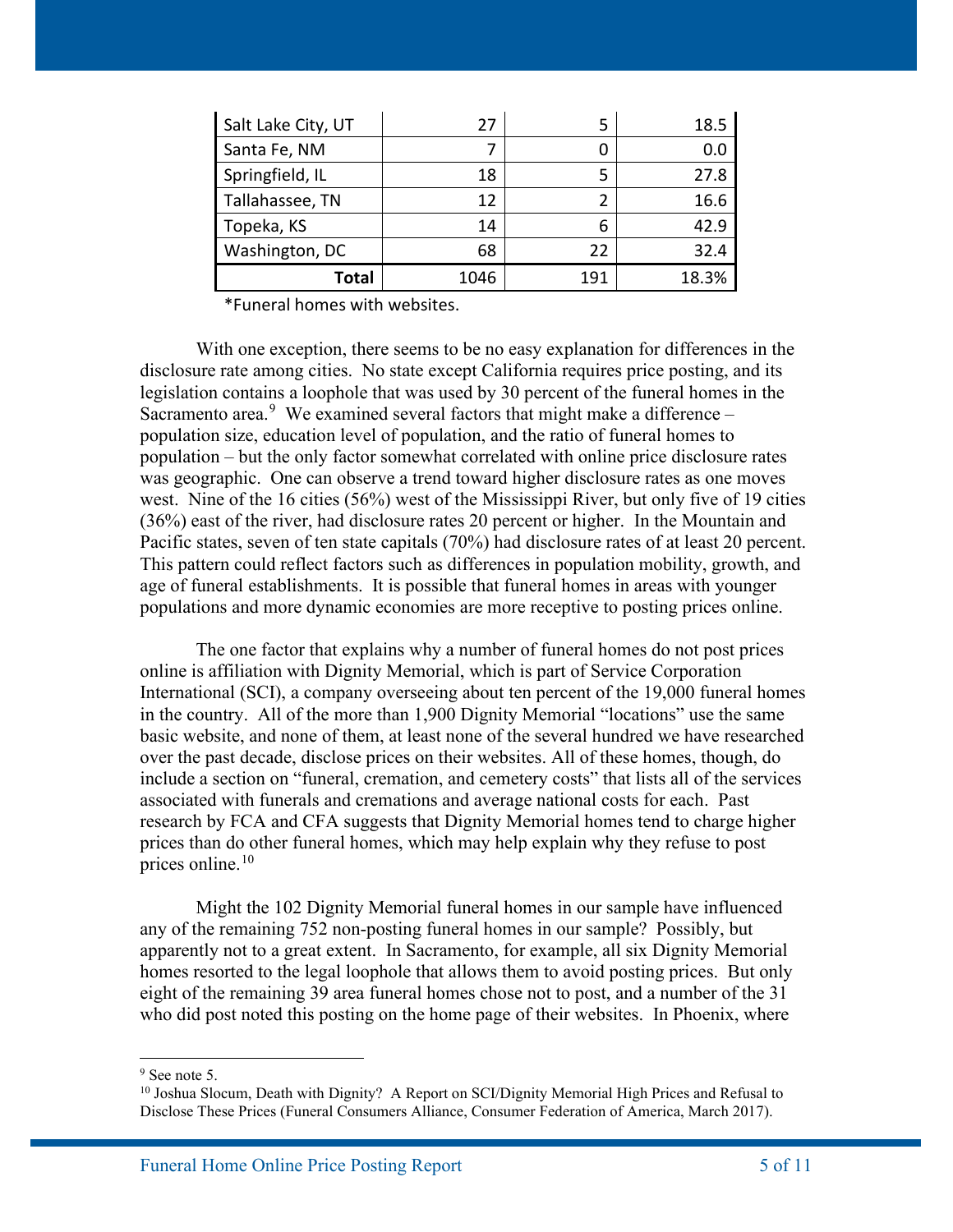14 of 69 funeral homes (20%) chose to post, 16 of the remaining homes are part of Dignity Memorial.

## **Implications for Consumers and Regulators**

The current Funeral Rule helps protect consumers against deceptive and fraudulent practices, but it does not ensure that consumers have adequate information to make informed decisions about funeral services. Decisions can be informed only when they take into account prices of competing funeral homes. The difficulty of comparison shopping for funeral services is revealed both by the Ipsos survey data and by the wide range of funeral prices. Much research has documented this huge price range.<sup>11</sup> In a tencity survey of cremation prices, for example, FCA and CFA found that the highest price was typically at least four times greater than the lowest price.<sup>[12](#page-5-1)</sup>

Requiring funeral homes with websites to conspicuously post their general price lists would benefit consumers, and promote price competition, both directly and indirectly. Consumers who viewed online price disclosures would, for the first-time outside California, be able to compare prices of a large number of funeral homes with relatively little effort, facilitating decisions that maximized consumer value.

If prices were posted online, consumers would also have greater access to price information collected and disseminated by third-party aggregators – consumer groups, journalists, researchers, and other consumer information providers. It is noteworthy that, reflecting current barriers to collecting price data, major consumer information disseminators such as Consumer Reports and Checkbook Magazine have not collected and published information on funeral prices. The only data on widespread industry pricing is collected by the funeral industry, which reports periodically one the average cost of a full-service funeral.

Even consumers that did not utilize online price disclosures would benefit from their requirement. As has occurred in other markets, accessible price information in the funeral services marketplace would likely persuade funeral homes charging especially high prices to moderate them.<sup>13</sup> This price moderation would especially benefit households with lower incomes and less education who are, in general, the least able and likely to comparison shop. It would also benefit Black and Hispanic households who may tend to spend more on funerals than other households.<sup>[14](#page-5-3)</sup>

<span id="page-5-0"></span><sup>&</sup>lt;sup>11</sup> The Funeralocity website often shows that the highest price for a funeral service is three to four times as high as the lowest price for that service.

<span id="page-5-1"></span><sup>&</sup>lt;sup>12</sup> Joshua Slocum, Stephen Brobeck, Cremation Services: Highly Variable and Misleading Pricing, Lack of Disclosure, and Violation of Federal Rules (Funeral Consumers Alliance, Consumer Federation of America, September 2016).

<span id="page-5-2"></span><sup>&</sup>lt;sup>13</sup> See for example: Florian Zettelmeyer et al, "How The Internet Lowers Prices: Evidence from Matched Survey and Auto Transaction Data," NBER Working Paper No. 11515 (July 2005).

<span id="page-5-3"></span><sup>&</sup>lt;sup>14</sup> See Comments of Stephen Brobeck, Consumer Federation of America, on the Funeral Industry Practices Rule to the Federal Trade Commission (April 3, 2020), p. 2.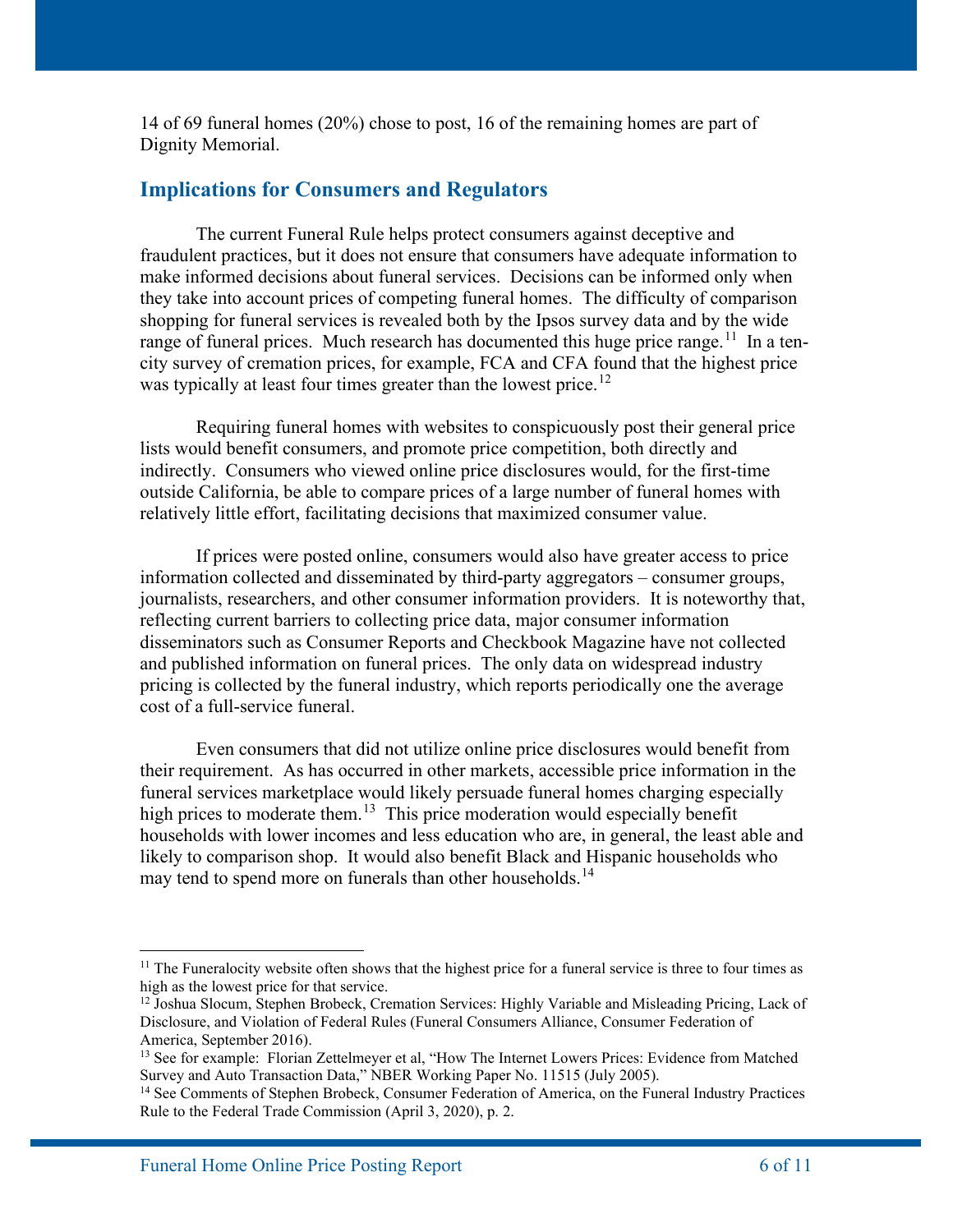Consumers would also benefit indirectly because conspicuous price posting would enable the Federal Trade Commission to more effectively monitor and enforce industry compliance with the Funeral Rule. Periodically, the FTC monitors this compliance and has always found that a significant minority of surveyed homes failed to meet the rule's standards. In June 2020, the agency reported that in its most recent compliance review, 17 of 90 funeral homes failed to comply with these standards. It is noteworthy that not only nearly 20 percent of surveyed homes failed to comply, but also that the FTC apparently had the resources to visit just 90 homes, only one-half of one percent of some 19,000 U.S. funeral homes. The rate of non-compliance may be as high because many funeral homes think that it is unlikely that the FTC will ever monitor their compliance.

While the FTC's on-site inspections review more than the availability of price lists is important to continue, agency monitoring would be greatly facilitated by having access to online price disclosures. It would be relatively easy, as this research has shown, to learn if funeral homes actually posted prices and did so conspicuously. It would also give the FTC easy access to large numbers of price lists that could be examined for their compliance with Rule requirements. In 2020 research on California funeral home price disclosures, FCA and CFA found that several price lists appeared to lack legally required consumer options.<sup>[15](#page-6-0)</sup>

Full-service funerals typically cost more than \$7,000, include a large number of specific services, and are frequently purchased by bereaved family members who often are given tight deadlines by hospitals that need to dispose of bodies. These factors strongly influenced the content of the current Funeral Rule. But when the Rule was developed, there was no sensible way for the FTC to ensure that consumers and thirdparty aggregators had practical access to prices of many funeral homes in an area. The Internet now makes this access possible, and the requirement that funeral homes maintain general price lists makes it very simple for homes to post these lists on their websites, as about one-fifth now do.

Consumers strongly support mandatory online price disclosures by funeral homes with websites. In its May 2022 survey commissioned by CFA, Ipsos asked the 2,009 respondents the following question: "For many years, funeral homes have been required to maintain price lists of their services that are given to customers visiting the funeral homes. Do you think that those funeral homes with websites should also be required to post their price lists?" Three-quarters of respondents (75%) said that they favored this requirement while only three percent said they opposed it. Widespread support for required price posting exists among all income, education, gender, ethnic, age, and regional groups.[16](#page-6-1)

<span id="page-6-0"></span><sup>15</sup> Joshua Slocum, Stephen Brobeck, Hidden Funeral Prices: An Evaluation of California Funeral Home Price Disclosure and Lack of Disclosure (Funeral Consumers Alliance, Consumer Federation of America, September 2019).

<span id="page-6-1"></span><sup>&</sup>lt;sup>16</sup> Twenty-two percent said they had "no opinion" on the issue.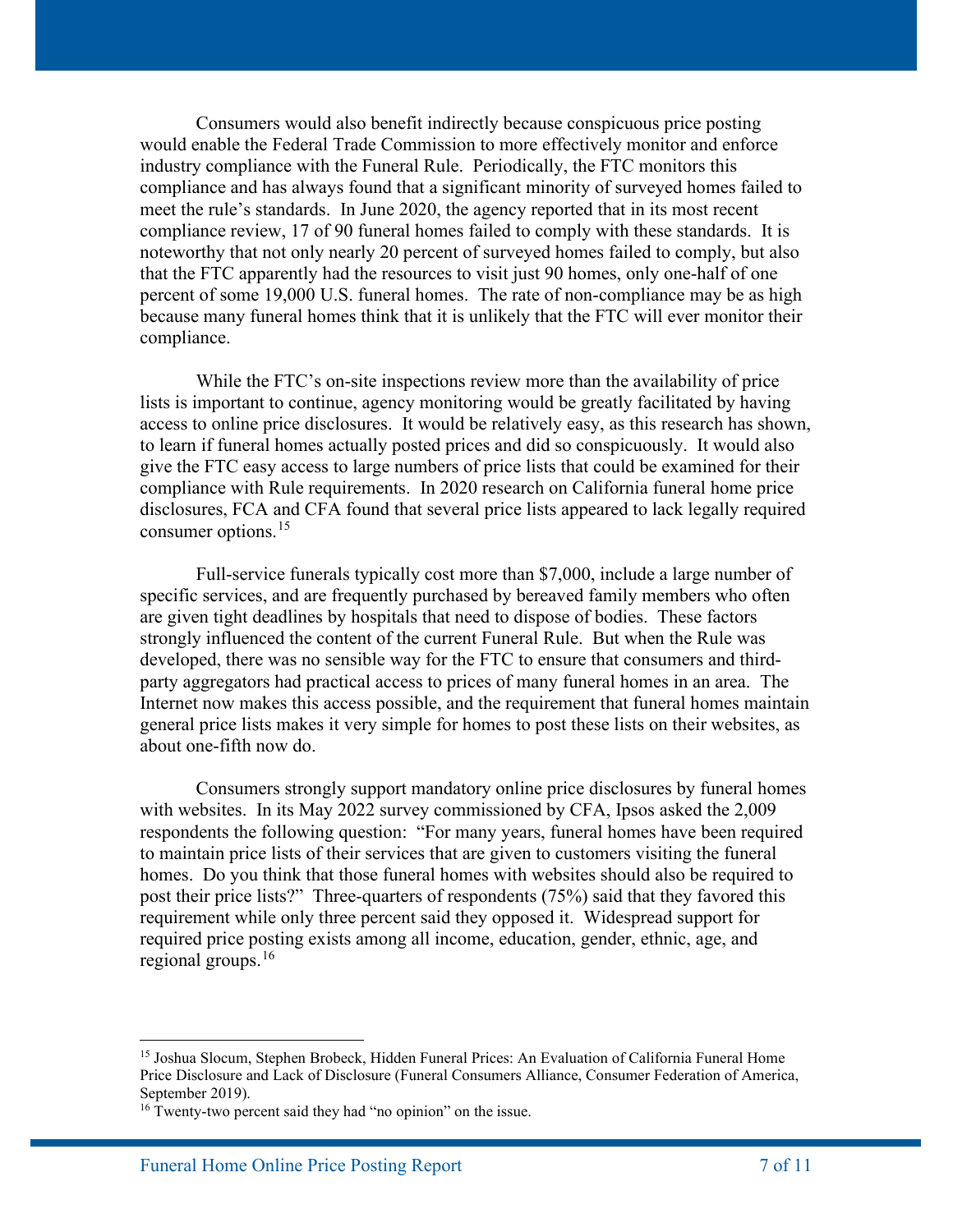## **APPENDIX: FUNERAL HOMES WITH COMPLETE ONLINE PRICES**

| <b>ALBANY, NY</b>                                     | <b>MONTPELLIER, VT</b>                        |
|-------------------------------------------------------|-----------------------------------------------|
| Cannon Funeral Home                                   | Guare & Sons Funeral Home                     |
| New Comer Cremations & Funerals                       |                                               |
| <b>Bond Funeral Home</b>                              | <b>NASHVILLE, TN</b>                          |
| A.J. Cunningham Funeral Home                          | Phillips-Robinson Funeral Home                |
| Simmons Funeral Home                                  | Crawford Mortuary & Crematory                 |
|                                                       | Nashville Funeral and Cremation               |
| ATLANTA, GA                                           | Compassion Funeral & Cremation Services       |
| Murray Brothers Funeral Home                          | Nashville Cremation Center                    |
| Plummer Funeral Home                                  | Cremation and Funeral Services of Tennessee   |
| A.S. Turner Funeral Home & Crematory                  | Lumen Cremation                               |
| Mayes Ward-Dobbins Funeral Home                       | Dickson Funeral Home & Cremation Center       |
| Byrd & Flanigan Crematory and Funeral Service         | Woodard Funeral Home                          |
|                                                       |                                               |
| AUGUSTA, ME                                           | OLYMPIA, WA                                   |
| <b>Gallant Funeral Home</b>                           | American Memorial Association                 |
|                                                       | eCare Mortuary                                |
| <b>AUSTIN, TX</b>                                     | Funeral Alternatives of Washington            |
| All Faiths Funeral & Cremation Services               |                                               |
| King-Tears Mortuary                                   | PHOENIX, AZ                                   |
| <b>Green Cremation Texas</b>                          | Accu-Care Cremation & Funerals                |
| Heart of Texas Cremation & Burial Service             | Holy Cross Catholic Cemetery and Funeral Home |
| The Gabriels Funeral Chapel and Crematory             | Cremation Center of Arizona                   |
| Ramsey Funeral Home and Crematorium                   | Avenidas Funeral Chapel                       |
| Providence Funeral Home                               | Richardson Funeral Home                       |
| Elgin Funeral Home                                    | Tempe Mortuary                                |
| Providence-Jones Family Funeral Home and<br>Crematory | Menke Funeral & Cremation Center              |
|                                                       | Palm Valley Funeral Home                      |
| <b>BATON ROUGE, LA</b>                                | <b>Bunker Family Funeral Homes</b>            |
| Winnfield Funeral Home                                | A Wise Choice Cremation & Funeral Services    |
| <b>Charlet Funeral Home</b>                           | At Season's End Mortuary                      |
| Hambrick's Family Mortuary                            | Saint Francis Catholic Cemetery               |
| Williams & Southall Funeral Home                      | Angels Cremation and Burials                  |
|                                                       | Holy Redeemer Catholic Cemetery               |
| <b>BISMARCK, ND (none)</b>                            |                                               |
|                                                       | PIERRE, SD (none)                             |
| <b>BOISE, ID</b>                                      |                                               |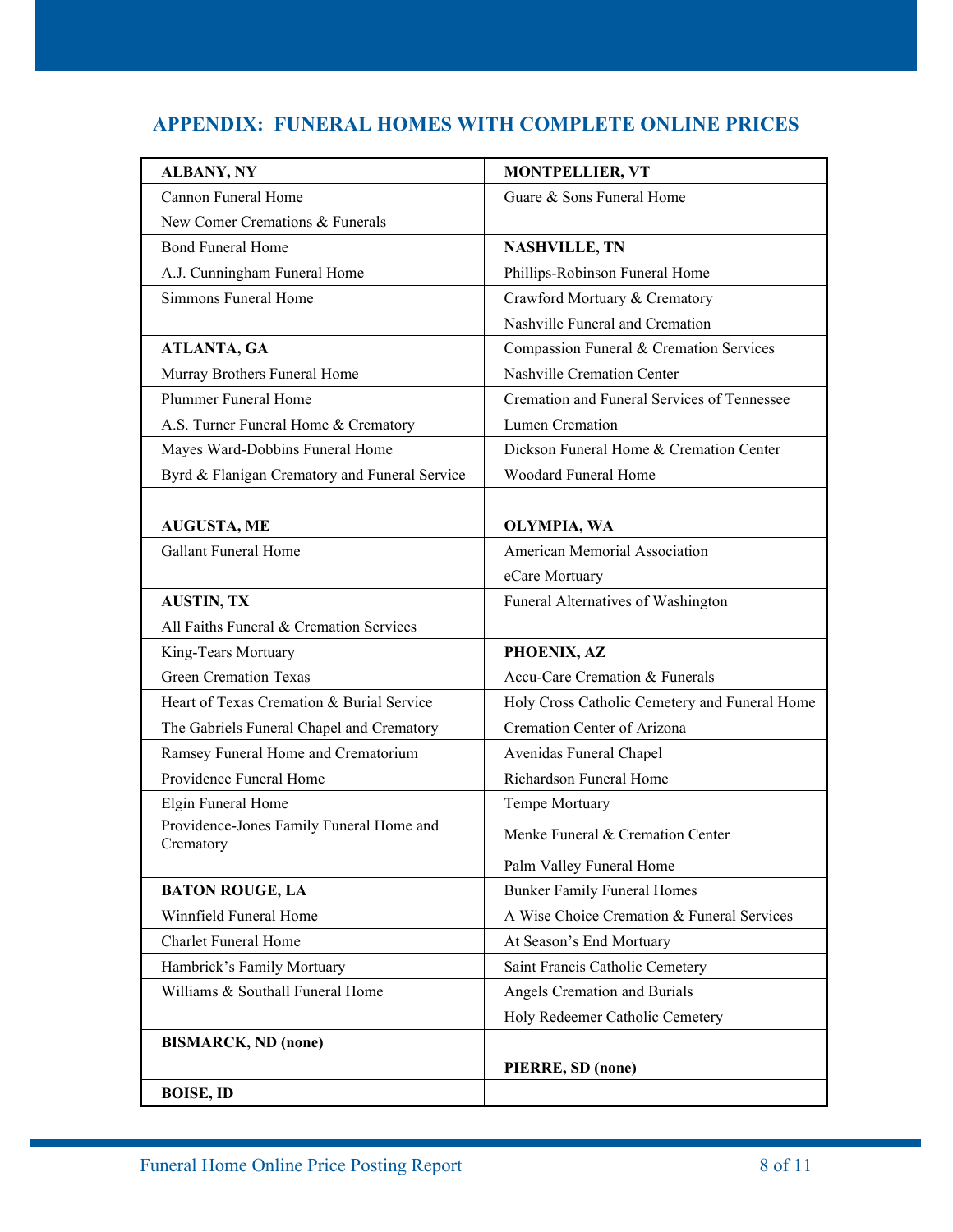| Alden-Waggoner Funeral Chapel & Crematory             | <b>RALEIGH, NC</b>                              |
|-------------------------------------------------------|-------------------------------------------------|
| Bowman Funeral Parlor                                 | Ellis D. Jones & Sons                           |
| Cremation Society of Idaho                            |                                                 |
| Accent Funeral Home and Cremation                     | SACRAMENTO, CA                                  |
| All Valley Cremation                                  | Cremations Only                                 |
| Haren-Wood Funeral Chapel and Crematory               | North Sacramento Funeral Home                   |
| Serenity Funeral Chapel                               | Thompson Rose Chapel                            |
|                                                       | Morgan Jones Funeral Home                       |
| <b>BOSTON, MA</b>                                     | Ramsey Wallace Funeral Home & Chapel            |
| Spencer Funeral Home                                  | W.F. Gormley & Sons Funeral Chapel              |
| Casper Funeral & Cremation Services                   | Sunset Lawn Chapel of the Chimes                |
| Mann and Rodgers Funeral Home & Cremation<br>Services | Evergreen Memorial Sacramento                   |
| Kfoury-Keefe Funeral Home                             | East Lawn Mortuary                              |
| <b>Brezniak Funeral Directors</b>                     | George L. Klumpp Chapel of Flowers              |
| <b>Boston Cremation</b>                               | All Seasons Funeral Service                     |
| Goodrich Funeral Home                                 | Sacramento Memorial Lawn                        |
| Schlossberg Chapel                                    | River Cities Funeral Chapel                     |
| Anderson-Bryant Funeral Home                          | Affordable Cremation & Funeral Center           |
| Conley Funeral Home                                   | St. Mary Cemetery & Funeral Center              |
| Mackey Funeral Home                                   | Sierra View Funeral Chapel and Crematory        |
| Peck Funeral Home                                     | <b>ABC</b> Cremation Society                    |
|                                                       | East Lawn Elk Grove Memorial Park & Mortuary    |
| <b>CHARLESTON, WV</b>                                 | Simple Traditions                               |
| Snodgrass Funeral Home                                | Nor-Cal Crematory                               |
| Keller Funeral Home                                   | Nautilus Cremation Society                      |
| Fidler & Frame Funeral Home                           | Herberger Family Elk Grove Funeral Chapel       |
| Harding Family Group                                  | Calvary Cemetery & Funeral Center               |
|                                                       | Price Funeral Chapel                            |
| <b>CHEYENNE, WY (none)</b>                            | Lowest Cost Cremation and Burial                |
|                                                       | Catholic Funeral and Cemetery Services          |
| <b>COLUMBUS, OH</b>                                   | Cochrane and Wagemann Funeral Directors         |
| Leaf Cremation of Ohio                                | Chapel of the Valley Cremation and Funeral Care |
| Shaw-Davis Funeral Homes                              | Miller Funeral Home                             |
| Newcomer Cremations, Funerals, Receptions             | Blue Oaks Cremation & Burial Services           |
| <b>Edwards Funeral Service</b>                        | Heritage Oaks Memorial Chapel                   |
| O.R. Woodyard Co. Funeral & Cremation<br>Services     |                                                 |
| Pfeifer Funeral Home                                  | <b>SALEM, OR</b>                                |
| Hoskinson Funeral and Cremation Service               | Crown Memorial Center, Cremation & Burial       |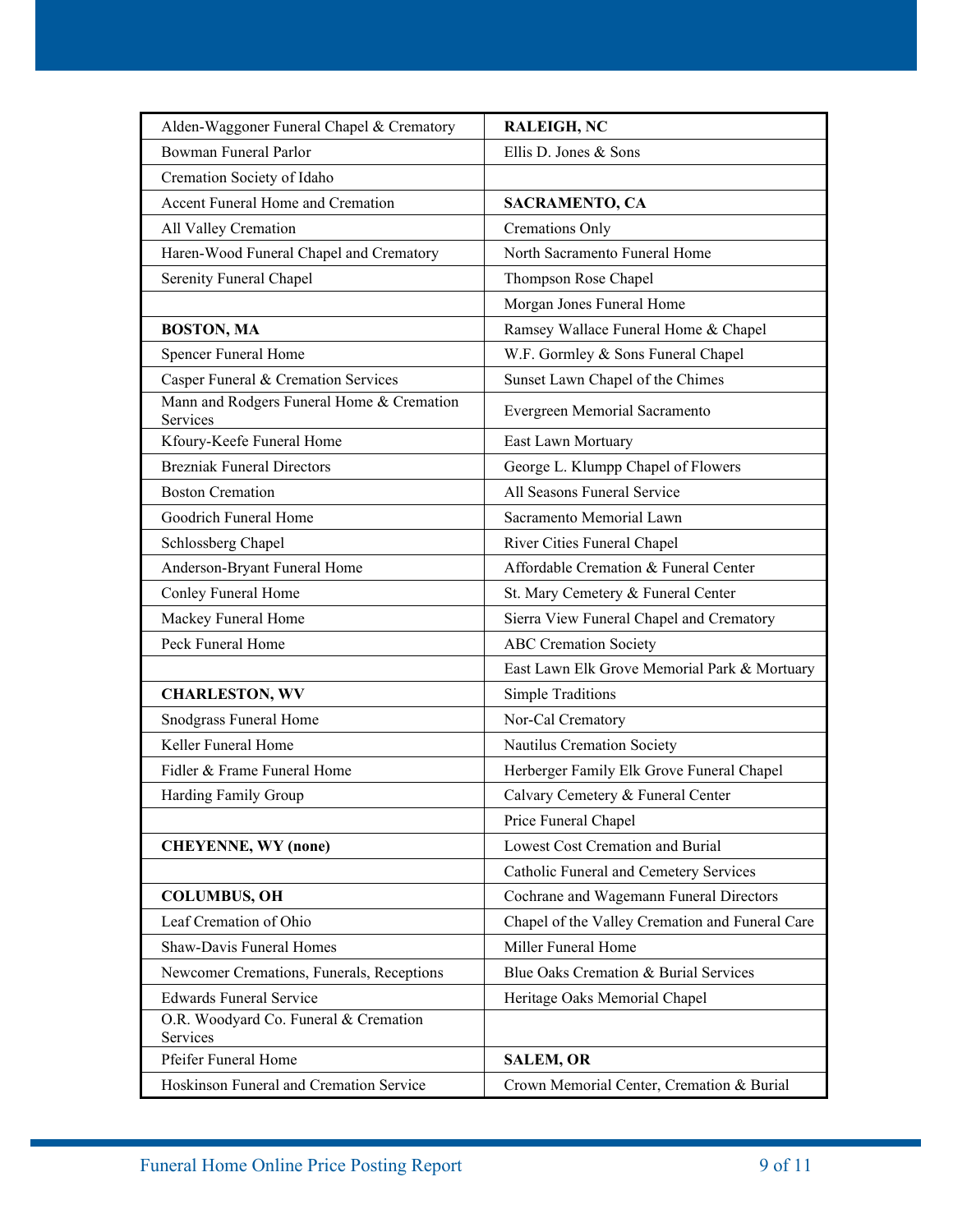| Hodapp Funeral Homes                         | Weddle Funeral Service                              |
|----------------------------------------------|-----------------------------------------------------|
|                                              | <b>Unger Funeral Chapel</b>                         |
| <b>CONCORD, NH</b>                           | North Santiam Funeral Service                       |
| Phaneuf Funeral Homes & Crematorium          |                                                     |
| Cremation Society of New Hampshire           | <b>SALT LAKE CITY, UT</b>                           |
| Jellison Funeral Home                        | Serenicare                                          |
| Goodwin Funeral Home                         | City View Mortuary                                  |
| Peabody Funeral Homes & Crematorium          | Peel Funeral Home                                   |
|                                              | <b>Premier Funeral Services</b>                     |
| <b>DENVER, CO</b>                            | Serenity Funeral Home                               |
| Pipkin Braswell Funeral Home & Cremation     |                                                     |
| Mile High Mortuary & Cremation Service (??)  | <b>SANTA FE, NM (none)</b>                          |
| Latina Funerals & Cremations                 |                                                     |
| A Better Place Funeral & Cremation Services  | <b>SPRINGFIELD, IL</b>                              |
| Fairmount Funeral Home, Cemetery & Crematory | Butler Funeral Home & Cremation Tribute Center      |
| Newcomer Cremations, Funerals, Receptions    | Boardman-Smith Funeral Home                         |
| The Natural Funeral                          | Family Care Cremation                               |
| Harris Funeral Directors                     | Vancil-Murphy Funeral Home and Creation<br>Services |
| Drinkwine Family Mortuary                    | Cremation Services of Central Illinois              |
| <b>Abbott Funeral Services</b>               |                                                     |
| Apollo Funeral & Cremation Services          | <b>TALLAHASSEE, FL</b>                              |
| Heflebower Funeral & Cremation Services      | Fairchild Funeral Home                              |
| Tabor-Rice Funeral Home                      | Lifesong Funerals and Cremations                    |
| Be A Tree Cremation                          |                                                     |
| The Natural Funeral                          | <b>TOPEKA, KS</b>                                   |
|                                              | Penwell-Gabel Funeral Home                          |
| <b>DES MOINES, IA</b>                        | Dove Cremations & Funerals                          |
| Hamilton's Funeral & After Life Services     | <b>Chapel Oaks Funeral Services</b>                 |
| Des Moines Cremation                         | Parker-Price Funeral Home                           |
|                                              | Lamb-Roberts-Price Funeral Home                     |
| DOVER, DE (none)                             | Feltner Funeral Home                                |
|                                              |                                                     |
| <b>FRANKFORT, KY (none)</b>                  | <b>WASHINGTON, DC</b>                               |
|                                              | McGuire Funeral Service                             |
| HARRISBURG, PA                               | Devol Funeral Home                                  |
| Kreamer & Lum Funeral Home & Crematory       | Robinson Funeral Home                               |
| Hoffman Funeral Home & Crematory             | <b>Stewart Funeral Home</b>                         |
| Central Pennsylvania Cremation Society       | John T. Rhines Funeral Home                         |
| <b>Buse Funeral Home</b>                     | Ronald Taylor II Funeral Home                       |